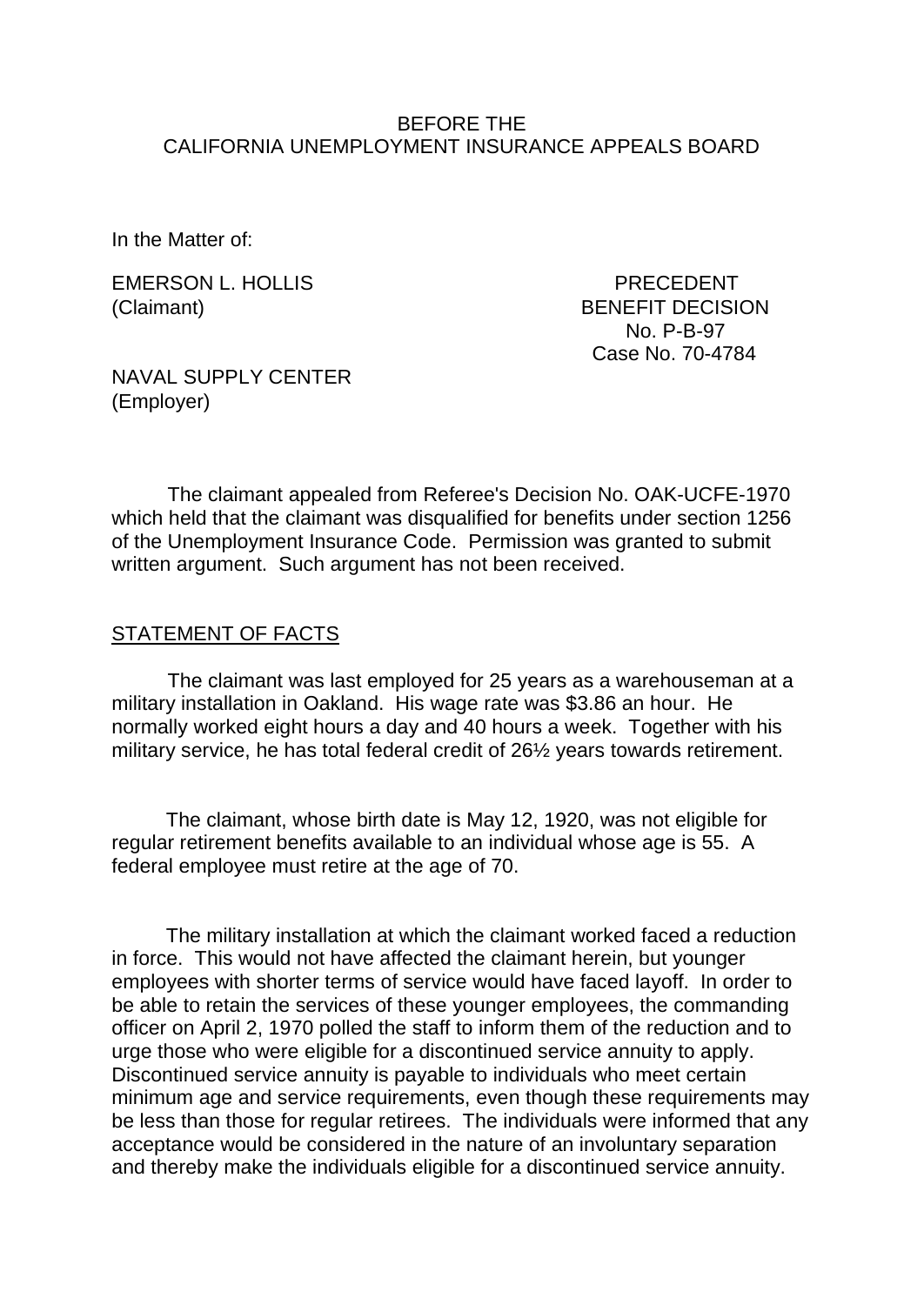The claimant immediately responded, stating that he was prepared to accept the offer and to make this effective June 27, 1970. The claimant selected this particular date because it would give him the maximum amount of discontinued service annuity of around \$200 per month.

Subsequent to the acceptance of the offer, the claimant learned that retirees on a discontinued service annuity could seek state unemployment insurance benefits. An article to this effect appeared in the official publication of the Naval Supply Center, the "Oak Leaf," in its May 4, 1970 issue. The article stressed that the individuals may be eligible. The article gave the reader to understand that while many factors contribute to determining whether a leaving is voluntary or involuntary, an essential point is the encouragement given by management to retire.

After the claimant received the determination from the Department holding him disqualified for benefits, he communicated with a number of individuals connected with the Navy, the United States Civil Service Commission, the Department of Human Resources Development, and the United States Office of Manpower. They gave him encouragement in his belief that his retirement would not bring about disqualification for unemployment benefits. The claimant stresses that the office in which he applied for benefits issued a disqualification to him and to other retired federal employees, whereas other offices of the Department have not issued similar disqualifications.

The initial findings of the agency, as submitted to the Department, stated:

"Resignation Rif. Situation. Reason: Involuntary separation - Resigned after official's request. No other job offered."

The Department then sought clarifying information from the federal agency. The agency responded with additional findings as follows:

"Mr. Hollis was advised of his retention rights and had the right to remain in his position. He would have been able to continue working indefinitely. He retired to lessen the impact of the RIF. He was not given the option of accepting another job since his job was not affected. Mr. Hollis meets the age and service requirements for discontinued service retirement.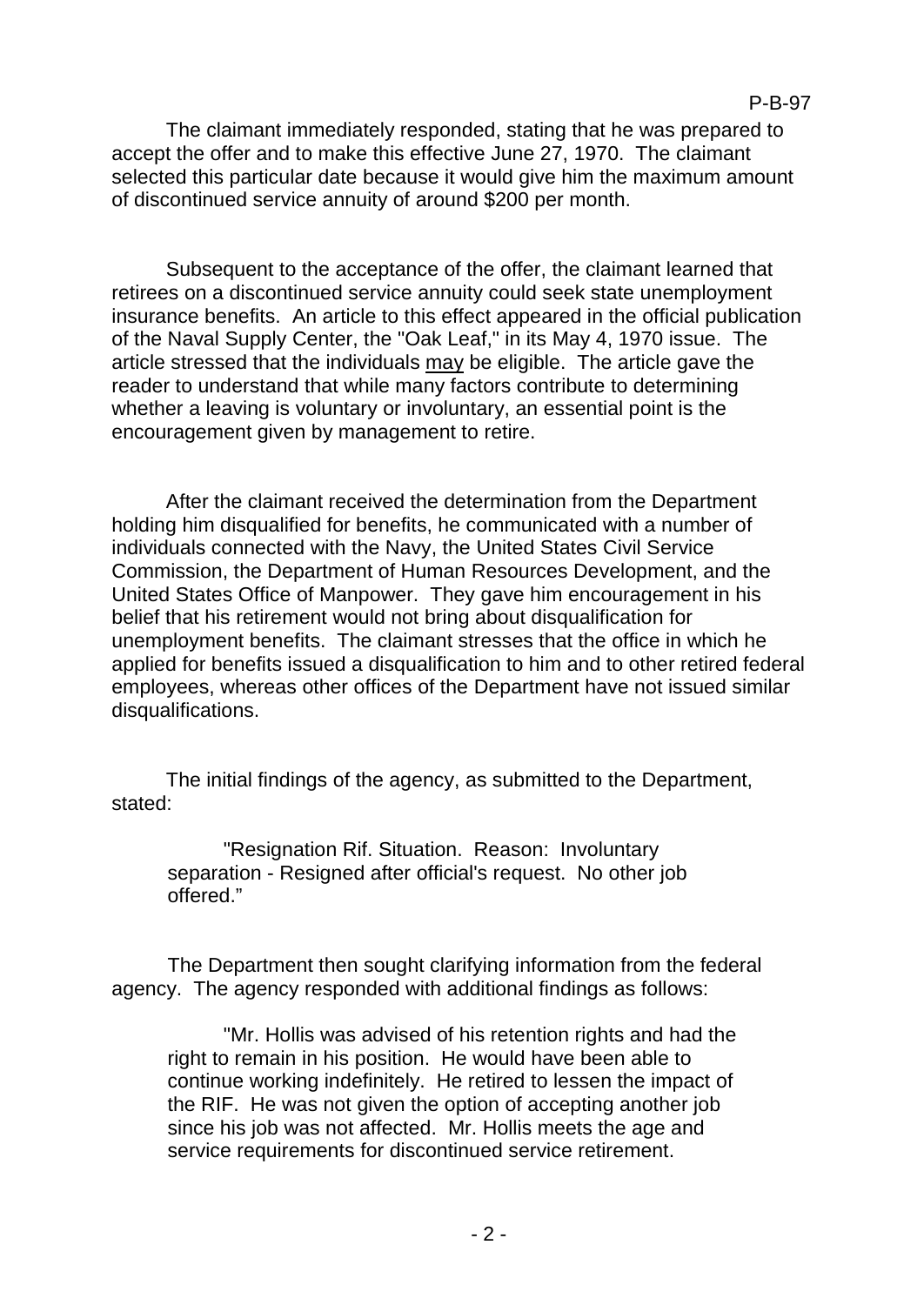He was asked by the Naval Supply Center to resign in order to lighten the impact of a planned RIF. The Dept. of the Navy and the Civil Service Commission consider such a resignation to be an involuntary separation, and direct that it be recorded as 'Resignation - Reduction - in - Force Situation, Involuntary Separation.' "

# REASONS FOR DECISION

Chapter 85 of Title 5 of the United States Code and supplementing regulations provide for unemployment benefits to federal employees. Entitlement to benefit payments shall be determined under the provisions of the unemployment insurance law of the state to which wage credits have been assigned, which in this case is California.

The federal act further provides that the reasons for the termination of a claimant's employment, as found and reported by the federal agency, are binding on the state agency. Thus, in determining whether a claimant is entitled to benefits under the California Unemployment Insurance Code, we must accept the federal findings concerning the reasons for termination of the employment with the federal agency.

Section 100 of the code sets forth the legislative declaration of public policy in establishing a system of unemployment insurance providing benefits for persons "unemployed through no fault of their own" in order to reduce "involuntary unemployment and the suffering caused thereby to a minimum."

Section 1256 of the code provides that an individual is disqualified for benefits if he left his most recent work voluntarily without good cause.

The record is clear in showing that the claimant had the option to continue working indefinitely. Some employees were facing layoff. The federal agency in an effort to retain its younger employees, encouraged the claimant, and others, to accept the retirement annuity available to them in situations such as this. The claimant elected the retirement option. He therefore voluntarily left his work.